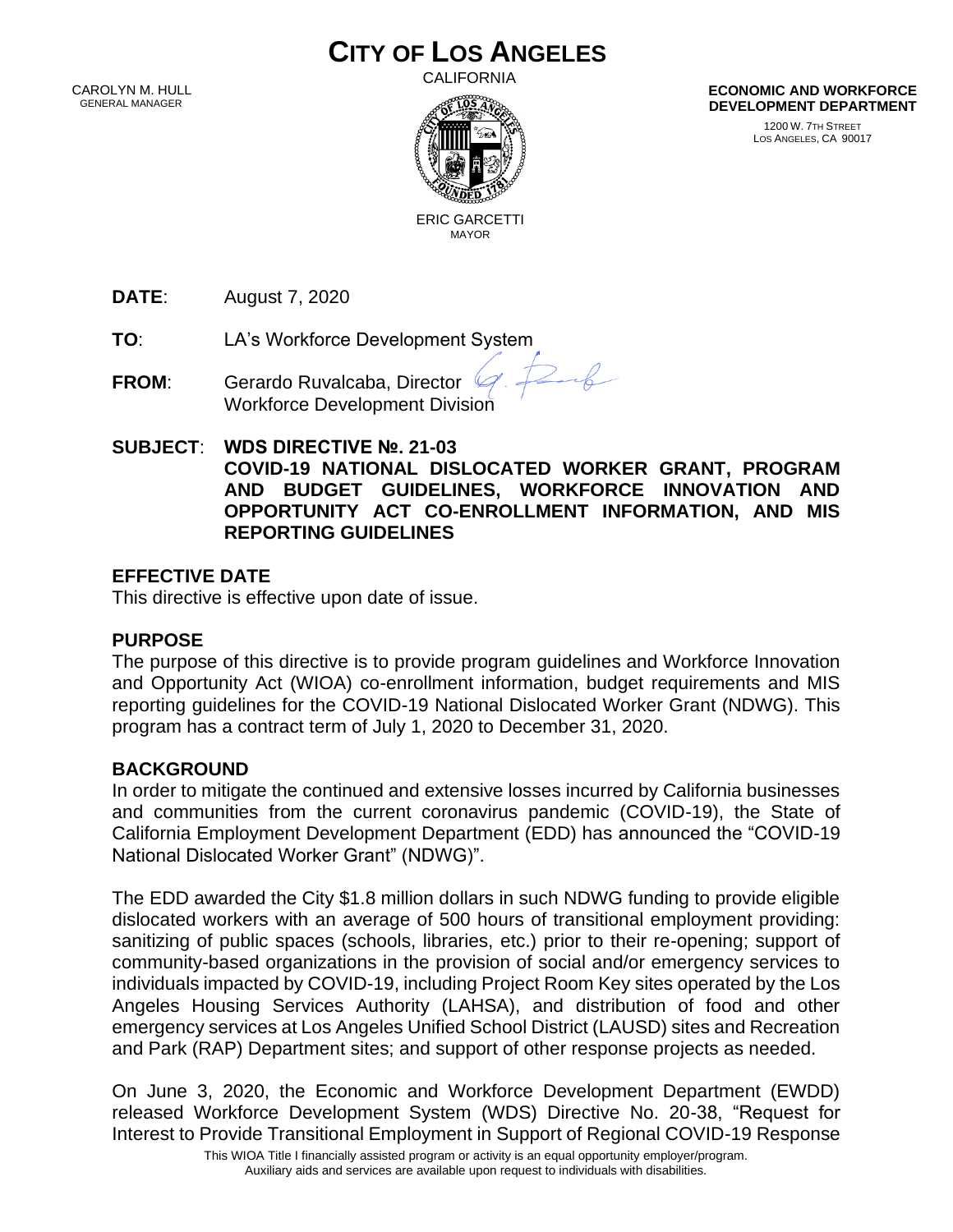Efforts," to its currently contracted WorkSource Centers (WSCs). The EWDD received ten (10) complete proposals from the existing WSCs to implement this program and recommended a total funding award amount of \$1.62M in NDWG funds.

### **PROGRAM GUIDELINES**

Agencies contracted under the COVID-19 NDWG will be responsible for recruiting, assessing, and enrolling eligible participants into temporary employment opportunities and support services. Each WSC will coordinate with project partners to identify and secure temporary employment opportunities. Each WSC will ensure all eligible COVID-19 NDWG participants receive safety training and disaster service worker training.

Agencies contracted under COVID-19 NDWG will ensure participants get paid for all work performed and ensure wages are higher than that of the State/local minimum wage for larger employers and comparable rate for workers doing similar work. WSCs must also ensure participants' benefits match Employer of Record benefits for other temporary workers, at a minimum, FICA, Medicare, and Workers Compensation.

#### **ELIGIBILITY & WIOA CO-ENROLLMENT**

Individuals eligible for the COVID-19 NDWG are those who: have been dislocated from their employment because of the disaster or pandemic; meet the definition of Dislocated Worker as defined by WIOA; are long-term unemployed worker (15+ continuous weeks); and are self-employed and have become unemployed or underemployed because of the disaster or pandemic

Eligible participants currently enrolled in WIOA Dislocated Worker formula grant may be co-enrolled into the COVID-19 NDWG to ensure they obtain the benefits of workforce development services such as but not limited to: Career Services, Training Services, assistance with subsidized employment and Support Services.

# **BUDGET GUIDELINES**

Each agency contracted under the COVID-19 (NDWG) must submit a six (6) month budget with the following set-asides for Participant Wages, Participant Fringe Benefits and Supportive Services. There should be two separate set-aside rates for participant wages, the supervisors' hourly rate will be \$17.00 and non-supervisory hourly rate will be \$15.00. Participant Fringe Benefits should not exceed 13% of total wages for both supervisors and non-supervisory. These set-asides should be itemized under Category #2100, Participant Related Costs (PRC), and should be reflected in the budget/expenditure plan.

Additionally, the EDD has applied maximum amounts to be charged to the following line items: Staff Salaries, Staff Fringe Benefits, Staff Travel, facilities costs, office supplies and Indirect Costs.

Agencies contracted under the COVID-19 NDWG may request for an advance payment of up to 30 percent of funding by submitting the Cash Request form to the Financial Management Division (FMD). All other current financial reporting requirements and deadlines will apply.